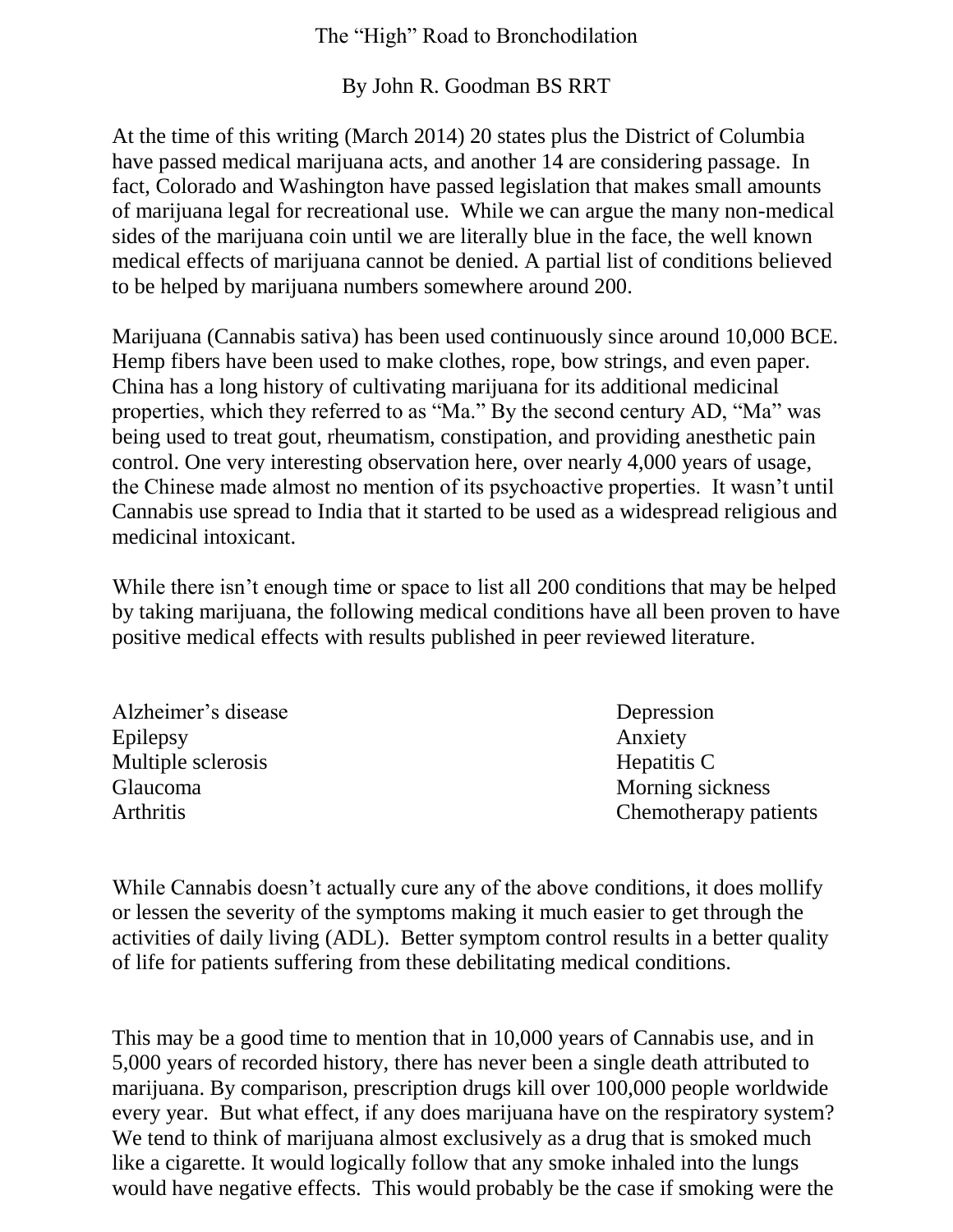*only* way to get the drug into the system. However, today there are devices known as vaporizers that essentially eliminate the smoke component from the drug, and of course, marijuana may be ingested in a number of ways that completely bypass the lungs themselves. In fact for many thousands of years the preferred method of taking Cannabis was in the form of a tea or edible extract. Many edible forms of Cannabis are available today as well. Smoking Cannabis is a relatively modern phenomenon.

Cannabis has been used to treat asthma for many, many years. In fact, the Chinese emperor Shen Nung was said to have used marijuana in just this way back in 2,700 BC. There is historical evidence from the time of the ancient Egyptians using marijuana for both asthma and glaucoma in 1213 BC. And in fact smoking marijuana (actually inhaling the smoke) for a variety of breathing problems and especially asthma, was common all the way up till the 1930's





Shen Nung Cannabinoid receptors are located within the airways

Marijuana stimulates certain cannabinoid receptors located in the lungs with the net result being bronchodilation. Additionally, you get the relaxation and calming of mind to help eliminate or diminish the anxiety that is often seen in a breathing attack. The "Landmark" study was done by Dr. David Tashkin in 1975. He took 10 men and 10 women with known asthma. He induced bronchospasm in all of them, and then he gave them either a placebo, a known asthma inhaler, or marijuana. His results showed that the group that received the marijuana had a near immediate relief of their airway constriction, and the effect lasted much longer than those patients who took the asthma inhaler.





Whether inhaled Boiled into tea Taken by nebulizer What could Or made into brownies be easier





So, since asthma and COPD have many similar symptoms, can we make the leap to using Cannabis to treat COPD? Well…yes and no. If a COPD patient has a